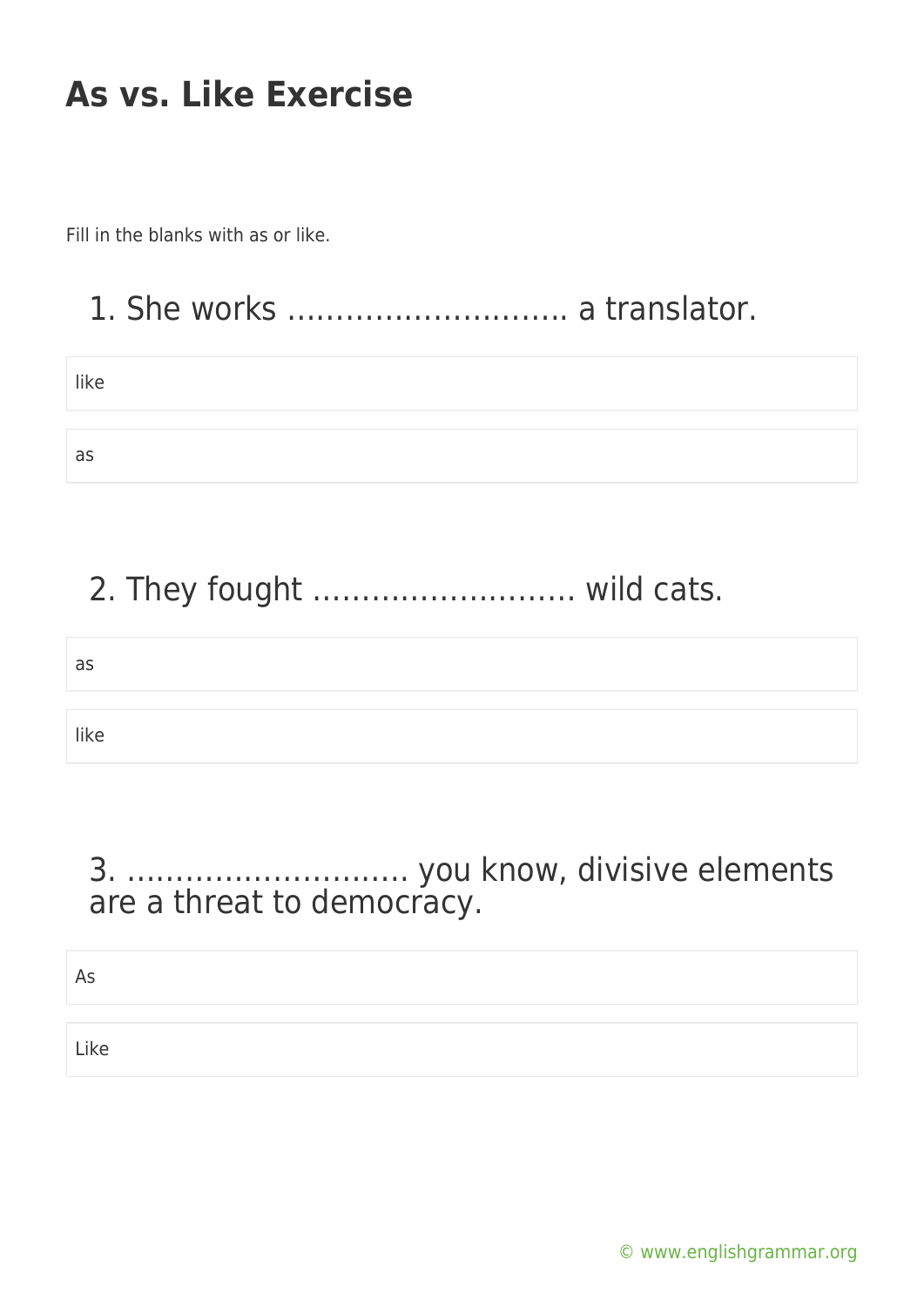#### 4. She is as pretty ………………………… a doll.

| as   |  |
|------|--|
|      |  |
| like |  |

5. Don't cry ……………………………… a baby.

| like |  |
|------|--|
|      |  |
| as   |  |

#### 6. …………………………. her mother, she is an architect.

As

Like

# 7. He is an activist ……………………………. his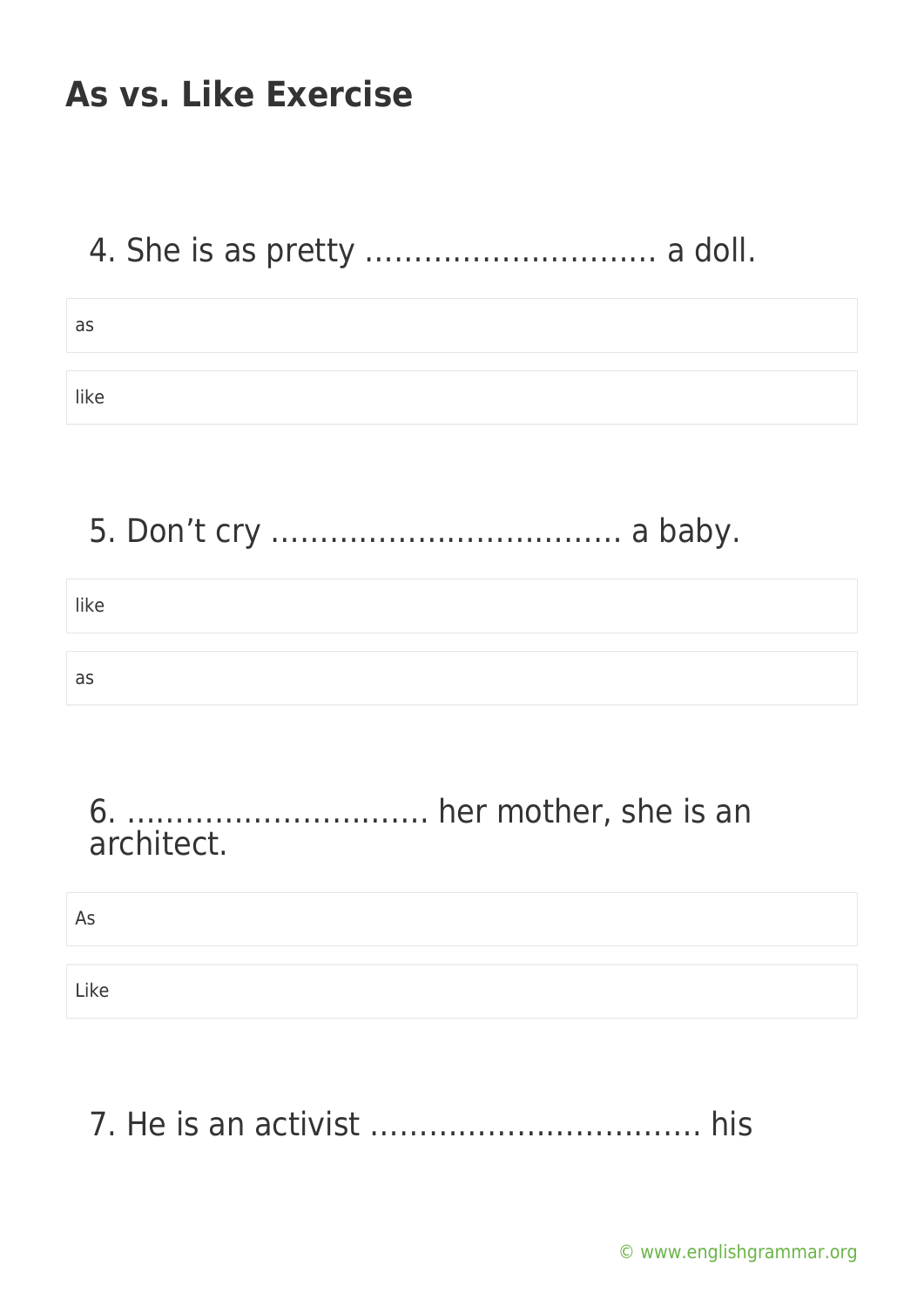#### father.

like as

### 8. That cloud looks ............................ an angel.

like as

#### 9. Animals …………………………. cows, goats and deer are herbivores.

like

as

# 10. I felt …………………………….. laughing but I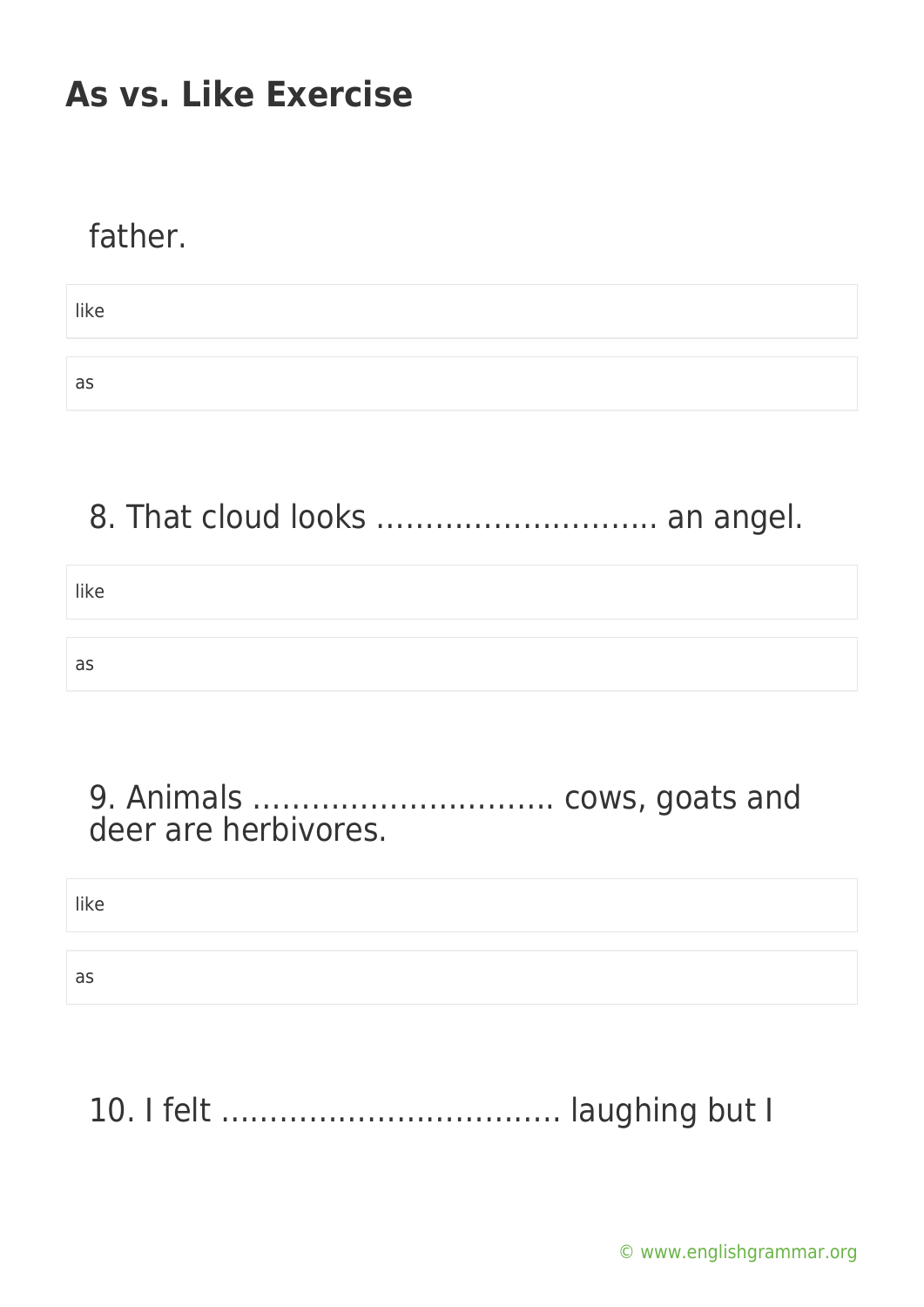#### didn't dare to.

| as   |  |
|------|--|
|      |  |
| like |  |

#### 11. She left just ………………………… we reached her place.

as

like

#### 12. ………………………… you don't like him, I won't talk to him again.

As

Like

[© www.englishgrammar.org](https://www.englishgrammar.org/)